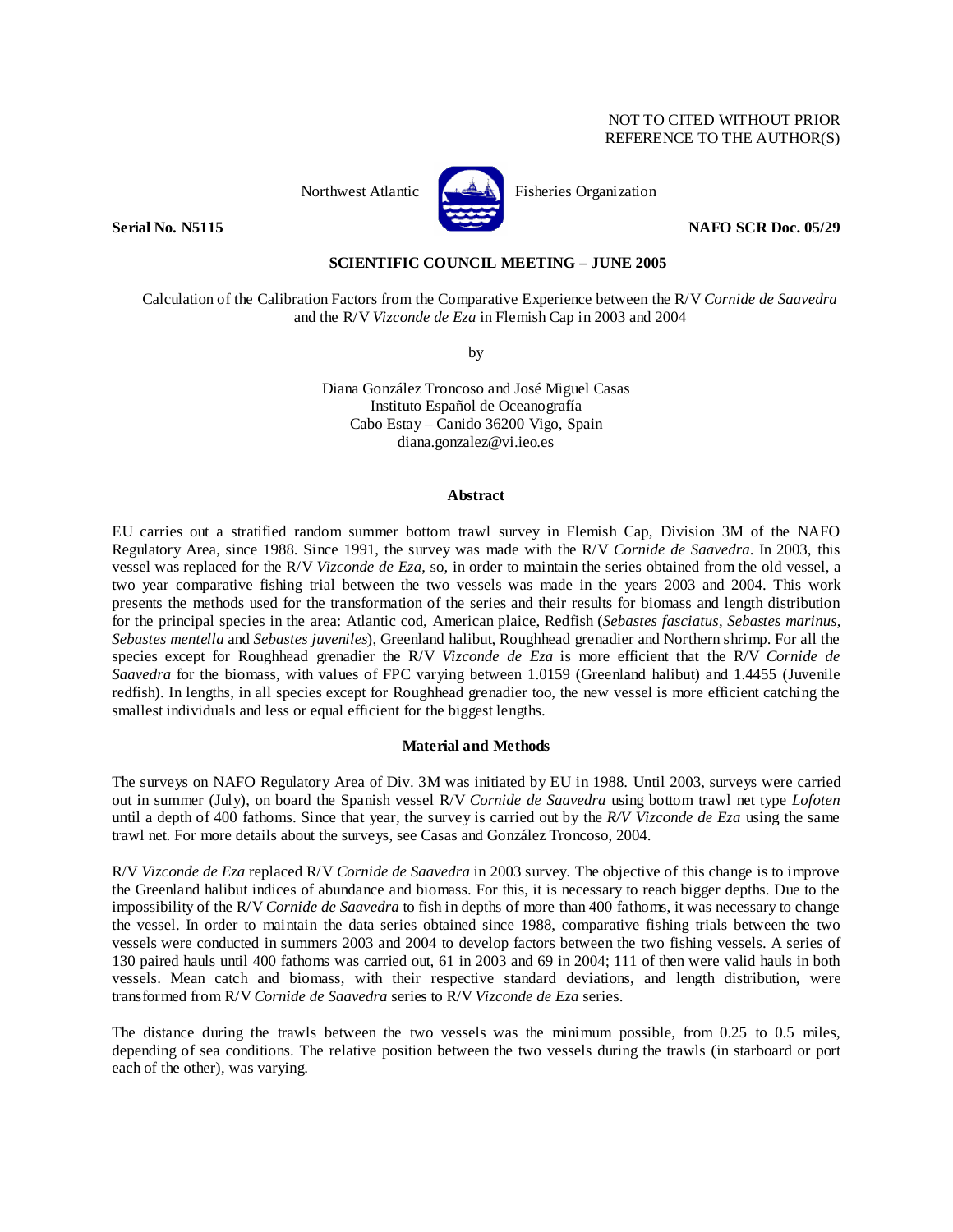Although the fishing procedure in the new vessel was attempted to remain similar than in previous years, there are some differences in the fishing management as the trawl warp length as well as different characteristics of some fishing elements: trawl warp diameter, trawl winch control, presence or not of dan leno bobbin, that could modify the behaviour of the gear (geometry) and vary the catchability of some species. Also, the automatic system of the trawl winch in the new vessel maintains the same tension in the two trawl warps, heaving and setting out the adequate warp length, allowing to conserver the geometry of the gear and to optimise the yields in the bottom trawls.

To convert data series it was necessary to calculate the factor power correction (FPC), typically estimated by use of catch per unit of effort (CPUE) observations for the two vessels. In this case, a multiplicative model solved by generalized method by haul was adjusted to convert mean catch and biomass. Although there are many models to convert the CPUE, we choose one of them that has less error (Wilderbuer *et al.*, 1998, González Troncoso and Paz, 2003).

Robson (1966) proposed the following multiplicative model to establish the relationship between the CPUEs for the two ships:

$$
CPUE_{ij} = e^{\mu + t_i + h_j + \varepsilon_{ij}}
$$

where:  $t_i$  is the effect of the ship  $i$ ,  $i = 1, 2$ 

 $h_i$  is the effect of the haul *j*, *j* = 1,...,90

 $\mu$  is the model parameter

 $\epsilon$  is the model error

A logarithmic transformation is performed in order to obtain a linear expression:

$$
\ln(CPUE_{ij}) = \mu + t_i + h_j + \varepsilon_{ij}
$$

This equation was adjusted by generalized linear regression assuming the following restriction necessary to estimate all parameters:

$$
\sum_{i=1}^{2} t_i = 0 \Rightarrow t_1 = t = -t_2
$$

giving the following estimation of the FPC (Sissenwine and Bowman, 1978):

$$
\widehat{FPC} = \frac{\widehat{CPUE}_2}{\widehat{CPUE}_1} = e^{2t(1+0.5s^2)}
$$
\n(1)

where  $s^2$  is the variance obtained in the estimate of  $t$ .

In the other hand, to convert the length distribution, the following multiplicative model, proposed by Warren (1997) was adjusted:

$$
Ratio = \alpha l^{\beta} e^{\delta l} \tag{2}
$$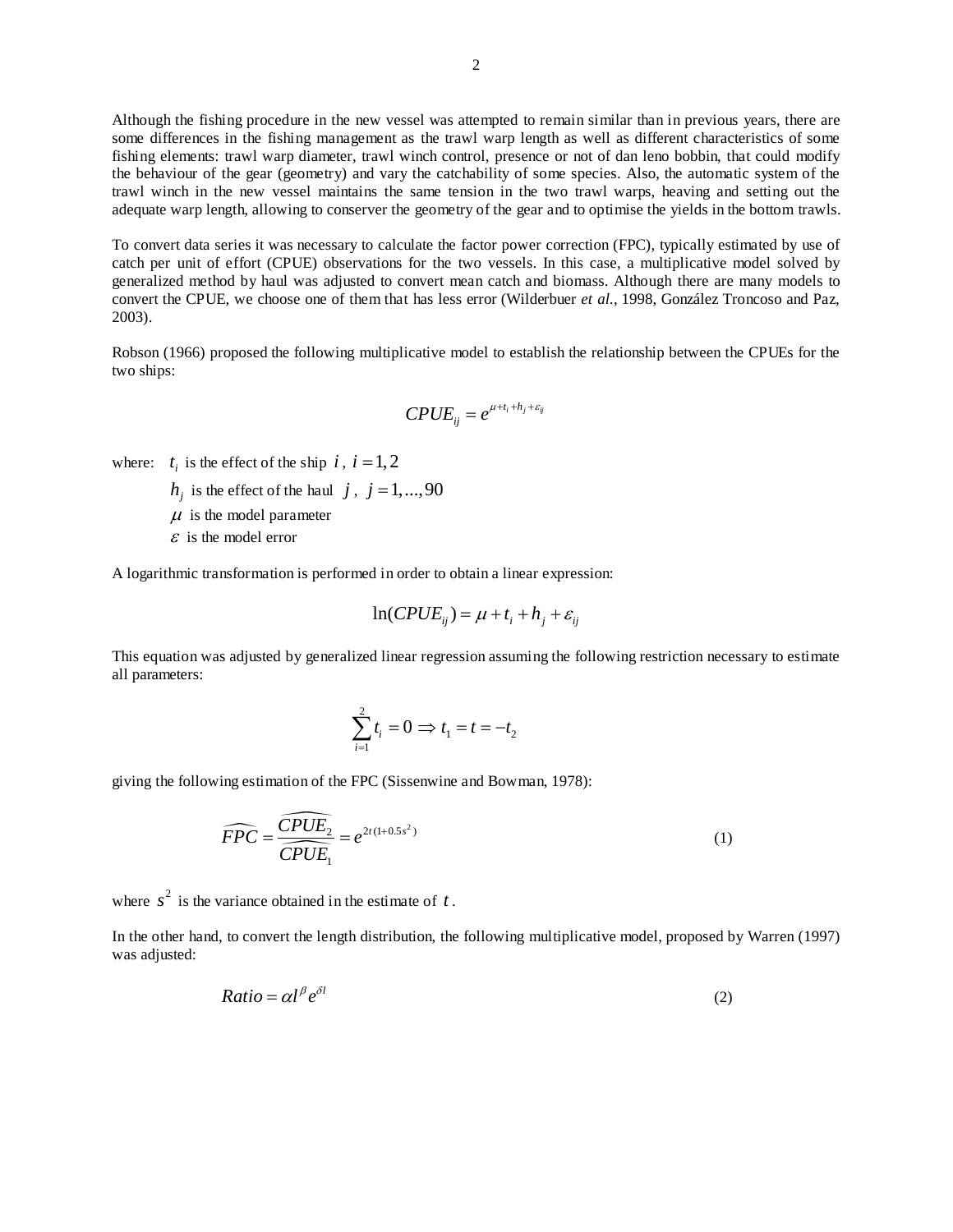where:  $Ratio = \frac{Campelen Catch}{Pedreira Catch}$  by length *l* is the length

 $\alpha$ ,  $\beta$  and  $\delta$  are the estimated parameters.

We use, in all cases, only the hauls in which both vessels had non cero catch.

Due to the low number of individuals caught in the extreme lengths, the ratios of those lengths appear too scatter, make the adjust so difficult. For this reason, an inferior and/or a superior ranges were taken in a subjective way when it was necessary. The correcting factor in these cases was taken as the mean of the ratio of the lengths in the range.

The method to convert the indices from the length distribution has no accurate variance. Besides this, as the fit is very poor in the extreme data, we must apply another parameters for the extreme lengths, and the cut points are choosing without objective criterion. Because of that, we do not consider this method as the best one for estimating the biomass indices.

## **Results**

During the 22 days employed in the calibration experience, a total of 111 paired hauls were carried out. However, when we estimated the correcting factors, the number of valid hauls were appreciably reduced in some of the target species, due to the high number of hauls with catch 0 or outliers in some of the two vessels, that were not included in the analysis.

The results of the calibration of the principal species were the following:

#### **Atlantic cod (***Gadus morhua***)**

The Atlantic cod was present in 65 valid paired hauls, but it was present only in 38 of them in the two vessels. Of these, 7 were taken as outliers.

To convert the biomass, we adjust the method (1). The result of this adjust gave us a value of FPC=1.0998, that indicates that the new vessel, B/O *Vizconde de Eza,* is more or less 10% more efficient than the old vessel, B/O *Cornide de Saavedra*.

The ratios of the cod length distribution between the two vessels present no clear trend in the analysed range. To the low number of hauls we took into account, we must add the scarce number of individuals caught in these hauls; these facts made possible the presence of lengths with ratios that can be considered outliers (>3), that were removed from the analysis.

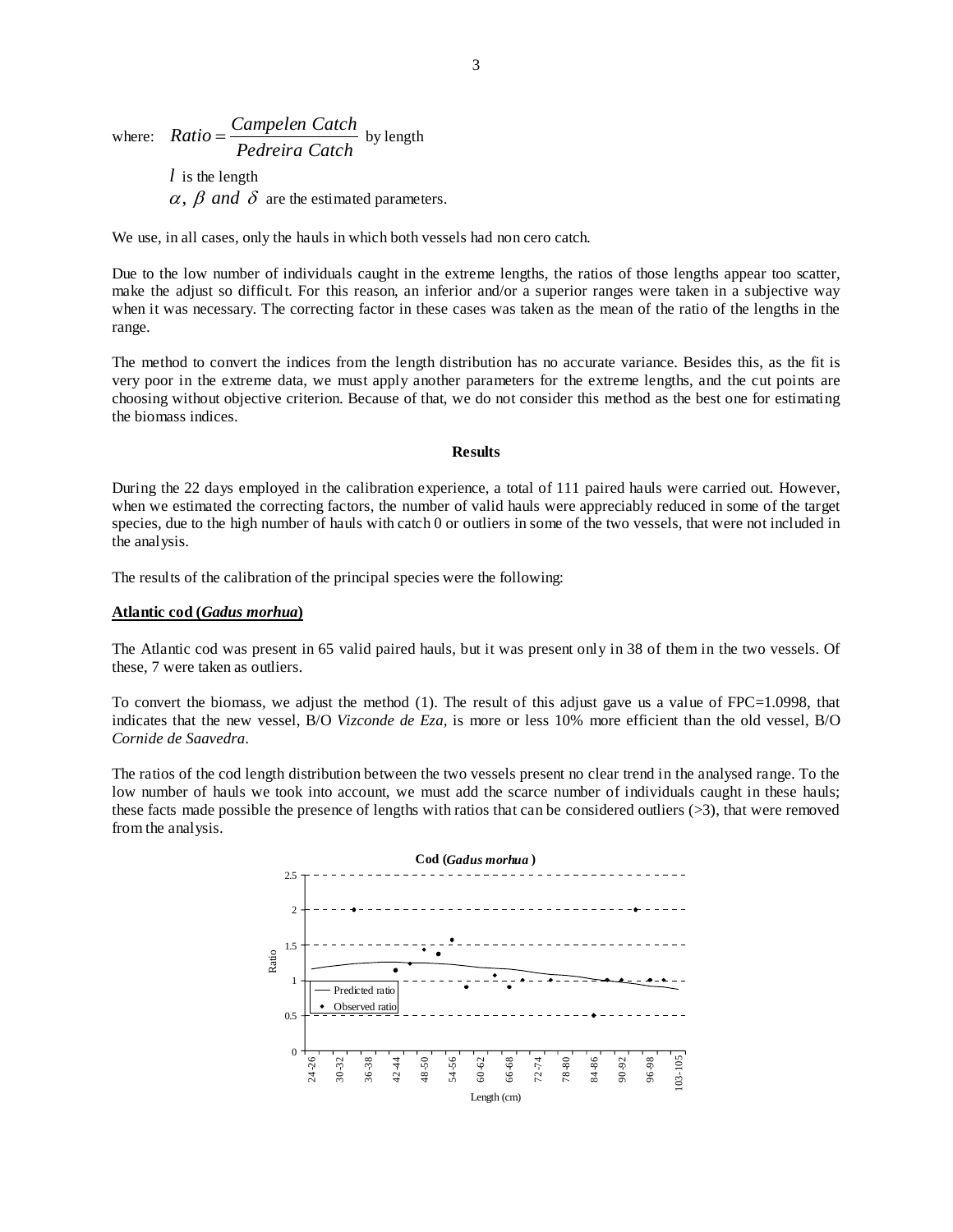The result of the model (2) for Atlantic cod was the following:

Ln(Ratio) = exp(-1.5582-0.0154ln(
$$
l
$$
)+0.6501 $l$ )

The figure shows the ratios and their fit. In this figure, in the case of data below 25 cm., we observed that the fit is very poor, so the mean of the ratios was applied for this values. So two length classes were formed as follow (cf = conversion factor):

For 
$$
l \le 24
$$
: cf = 1.058  
For  $l \ge 25$ : cf = exp(-1.5582-0.0154ln( $l$ )+0.6501 $l$ )

It seems that the new vessel is slightly more efficient for the smallest individuals and a bit less efficient in the biggest individuals.

### **American plaice (***Hippoglossoides platessoides***)**

The American plaice was present in 81 valid paired hauls, but it was present only in 52 of them in the two vessels. Of these, 5 were taken as outliers.

To convert the biomass, we adjust the method (1). The result of this adjust gave us a value of FPC=1.3336, that indicates that the new vessel, B/O *Vizconde de Eza,* is more or less 33% more efficient than the old vessel, B/O *Cornide de Saavedra*.

The absence of American plaice individuals less than 22 cm in the catches of the two vessels do not let to know the efficiency of the new vessel for the smallest individuals. This fact is increasing by the dispersion of the ratios in the data below than 30 cm, with ratios considered outliers (>3).



The result of the model (2) for American plaice was the following:

 $Ln(Ratio) = exp(-6.8366 - 0.0757ln(l) + 2.8232l)$ 

The figure shows the ratios and their fit. In this figure, in the case of data below 34 cm., we observed that the fit is very poor, so the mean of the ratios was applied for this values. So two length classes were formed as follow (cf = conversion factor):

For 
$$
l \le 34
$$
: cf = 1.4192  
For  $l \ge 35$ : cf = exp(-6.8366-0.0757ln( $l$ )+2.8232 $l$ )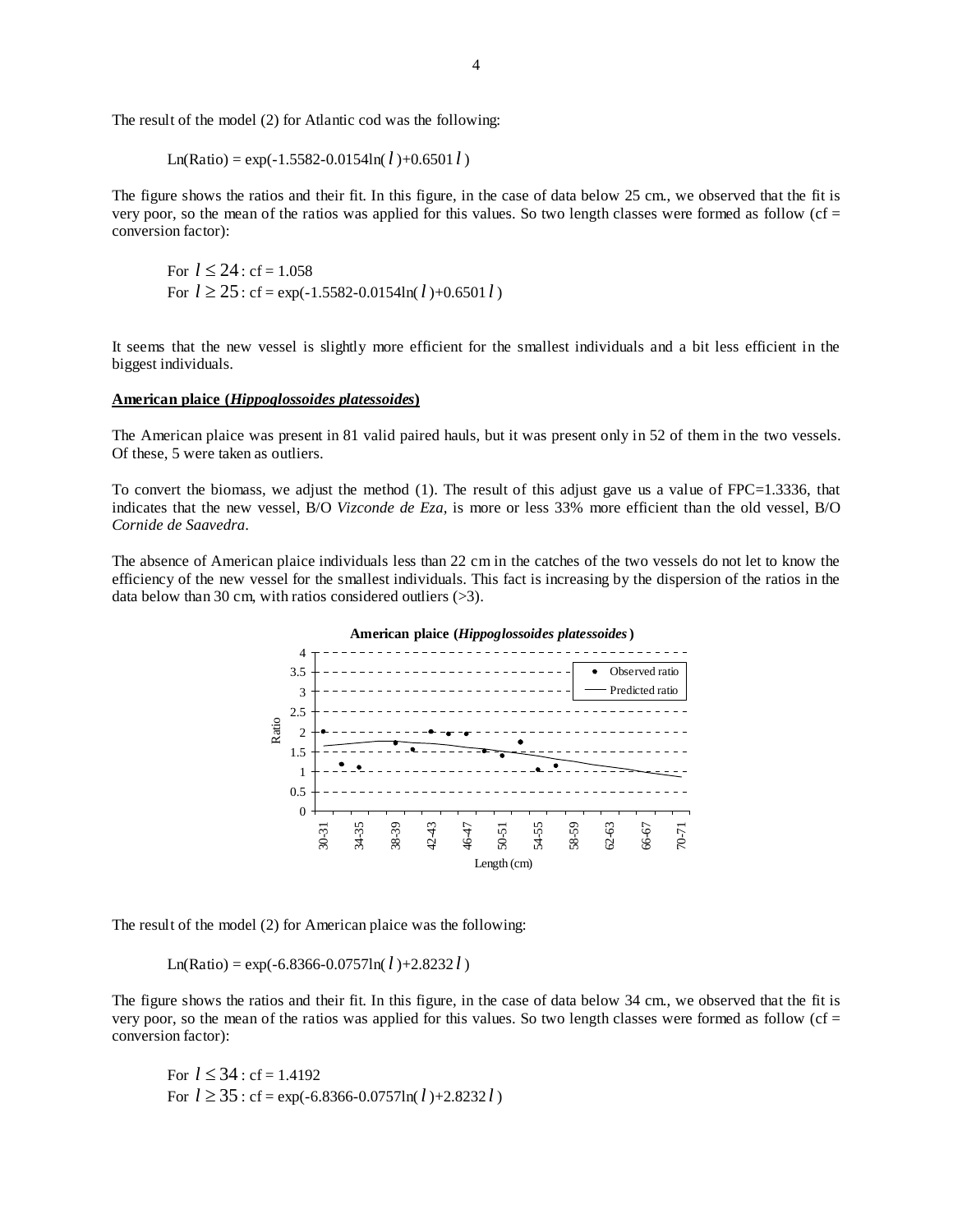The length distribution adjust shows an efficiency of about the 50% more in the new vessel in the smallest lengths analysed, decreasing with the length until no differences in the biggest lengths.

## **Redfish (***Sebastes spp***)**

Due to the impossibility to separate the three different species of *Sebastes* (*Sebastes fasciatus*, *Sebastes marinus* and *Sebastes mentella*) in the two vessels, the adjust and estimation of the correcting factors were made as if they were only a species. The individuals smaller than 16 cm were separated and analysed as a different species, as *Sebastes juveniles*.

The redfish was present in 108 valid paired hauls, but it was present only in 103 of them in the two vessels. Of these, 6 were taken as outliers.

To convert the biomass, we adjust the method (1). The result of this adjust gave us a value of FPC=1.1213, that indicates that the new vessel, B/O *Vizconde de Eza,* is more or less 12% more efficient than the old vessel, B/O *Cornide de Saavedra*.

The result of the model (2) for *Sebastes* was the following:

```
Ln(Ratio) = exp(3.5416-0.0097ln(l) - 1.1008l)
```
The figure shows the ratios and their fit. In this figure, in the case of data above 38 cm., we observed that the fit is very poor, so the mean of the ratios is applied for this values. So two length classes were formed as follow (cf  $=$ conversion factor):

For  $l \le 38$ : cf = exp(3.5416-0.0097ln( $l$ )-1.1008 $l$ ) For  $l \ge 39$ : cf = 0.7913



For the length distribution of individuals smaller than 16 cm, presented in some of the species of *Sebastes* since the beginning of the historical series, the correcting factor applied was the obtained from the adjust for these lengths of the *Sebastes juveniles*.

In the figure, we can see that the R/V *Vizconde de Eza* is more efficient for the smallest individuals and less efficient for the biggest individuals.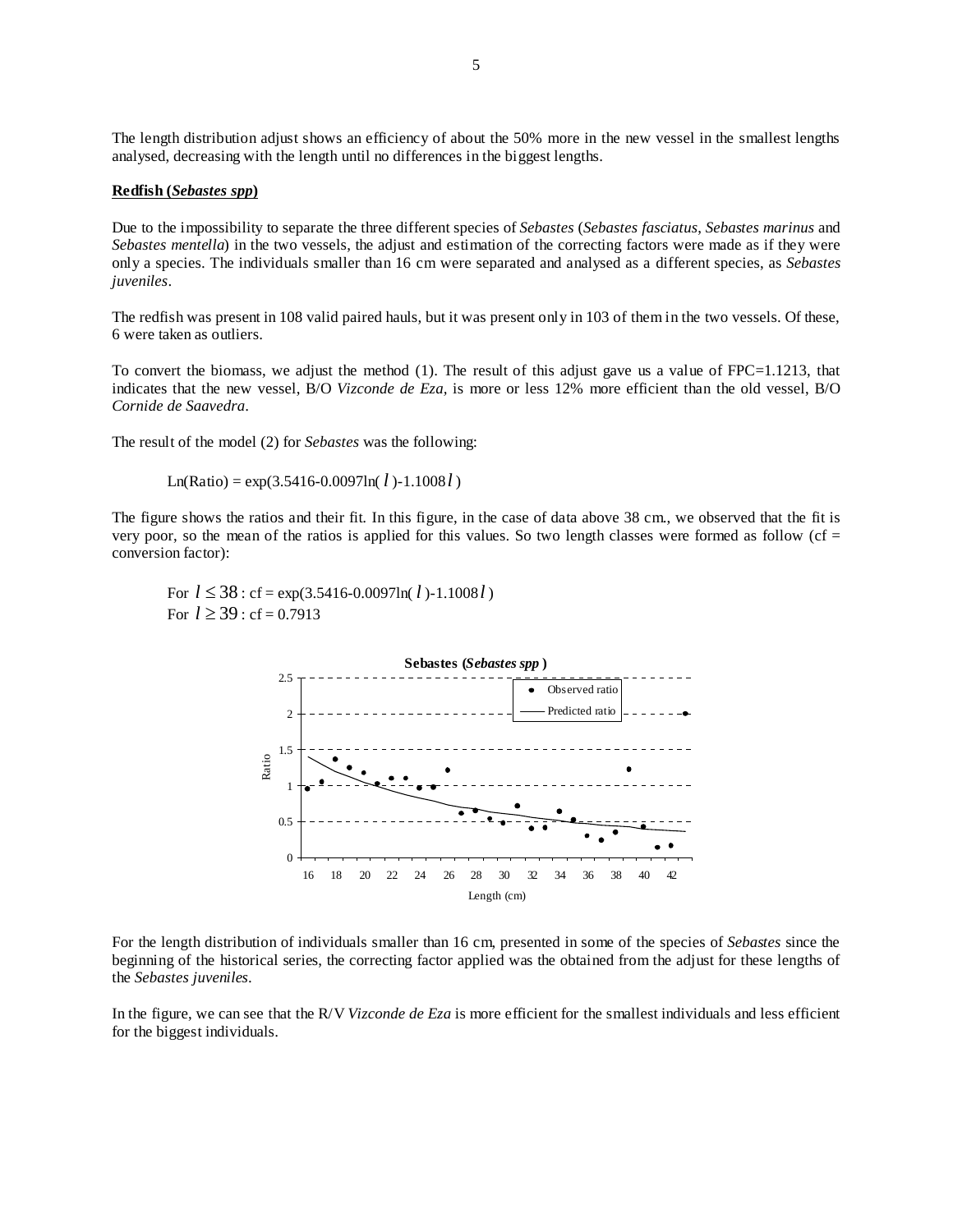## **Juvenile Redfish (***Sebastes juveniles***)**

Since 1990, the redfish smaller than 16 cm was classified as a different species. This group of *Sebastes* was treated as a separated species from the general analysis of *Sebastes* presented below, mostly because the adjust was better when the analysis was made separately, mainly due to that the presence of *Sebastes juveniles* in the catches of the hauls was very different than the one of the *Sebastes* bigger than 16 cm.

The juvenile redfish was present in 101 valid paired hauls, but it was present only in 93 of them in the two vessels. Of these, 8 were taken as outliers.

To convert the biomass, we adjust the method (1). The result of this adjust gave us a value of FPC=1.4455, that indicates that the new vessel, B/O *Vizconde de Eza,* is more or less 45% more efficient than the old vessel, B/O *Cornide de Saavedra*.

The result of the model (2) for *Sebastes juveniles* was the following:

Ln(Ratio) = 
$$
exp(5.7601 - 0.1286ln(l) - 1.4613l)
$$

The figure shows the ratios and their fit. In this figure, in the case of data below 6 cm., occasionally presented in the series, we observed that the fit is very poor, so the mean of the ratios is applied for this values. So two length classes were formed as follow  $(cf = conversion factor)$ :

For  $l \le 5$ : cf = 16.3410 For  $l \ge 6$ : cf = exp(5.7601-0.1286ln( $l$ )-1.4613 $l$ )



The R/V *Vizconde de Eza* is clearly more efficient catching the juveniles of redfish.

# **Greenland halibut (***Reinhardtius hippoglossoides***)**

The Greenland halibut was present in 95 valid paired hauls, but it was present only in 83 of them in the two vessels. Of these, 3 were taken as outliers.

To convert the biomass, we adjust the method (1). The result of this adjust gave us a value of FPC=1.0159, that indicates that the new vessel, B/O *Vizconde de Eza,* is more or less only 1.5% more efficient than the old vessel, B/O *Cornide de Saavedra*.

The result of the model (2) for Greenland halibut was the following:

 $Ln(Ratio) = exp(0.6121 - 0.0172ln(l) + 0.0384 l)$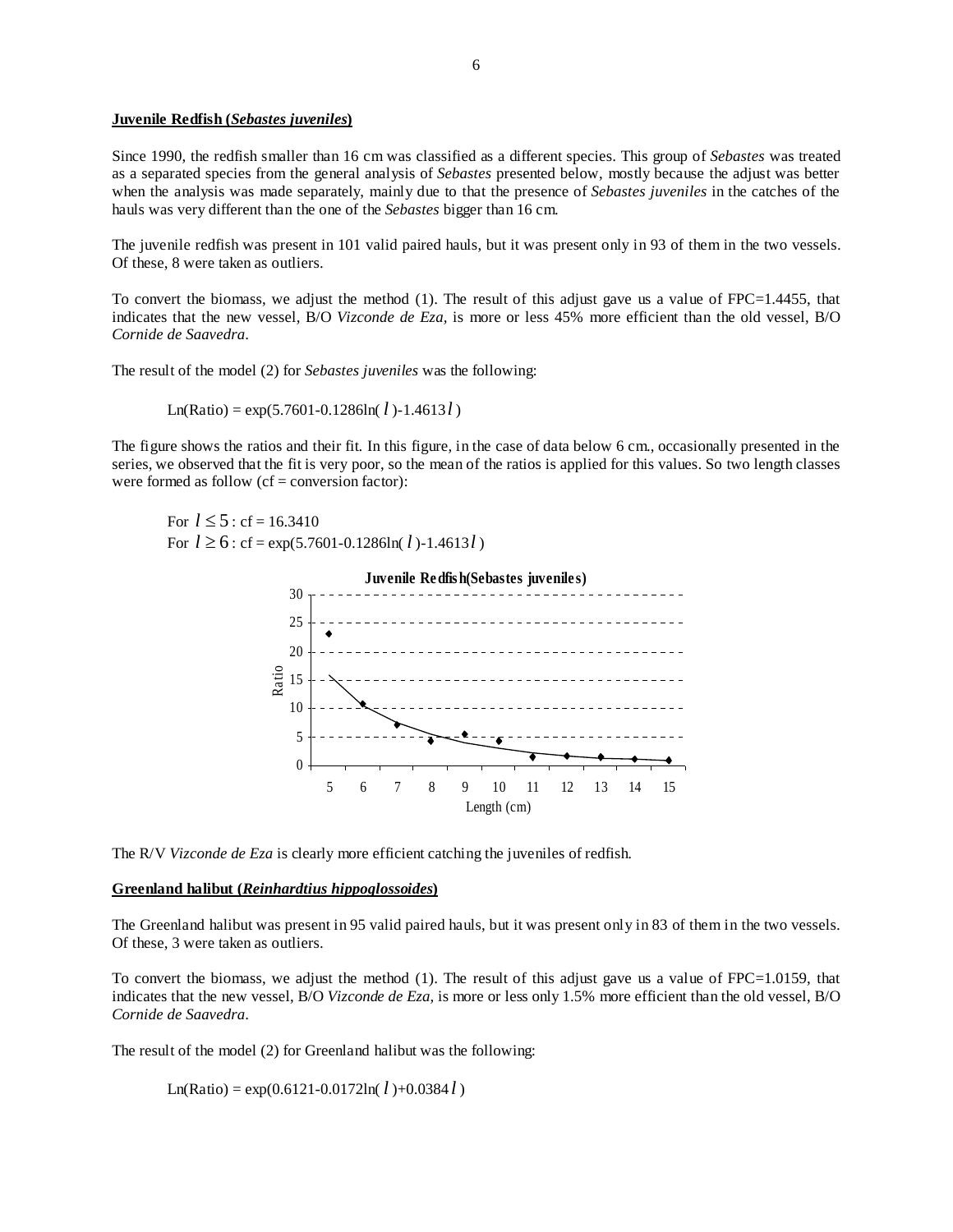

In the figure we can see that the new vessel is more efficient for the smallest individuals, and less efficient for the biggest individuals.

## **Roughhead grenadier (***Macrourus berglax***)**

The Roughhead grenadier was present in 27 valid paired hauls, but it was present only in 23 of them in the two vessels. Of these, 5 were taken as outliers.

To convert the biomass, we adjust the method (1). The result of this adjust gave us a value of FPC=0.8405, that indicates that the old vessel, B/O *Cornide de Saavedra,* is more or less 16% more efficient than the new vessel, B/O *Vizconde de Eza*.

The result of the model (2) for Roughhead grenadier was the following:

 $Ln(Ratio) = exp(-2.6671 - 0.1556ln(l) + 1.918l)$ 

The figure shows the ratios and their fit. Due to the low number of individuals bigger than 19 cm., the mean of the ratios is applied for this values. So two length classes were formed as follow  $(cf = conversion factor)$ :

For  $l \le 18$ : cf = exp(-2.6671-0.1556ln( $l$ )+1.918 $l$ ) For  $l \ge 19$  : cf = 0.9139